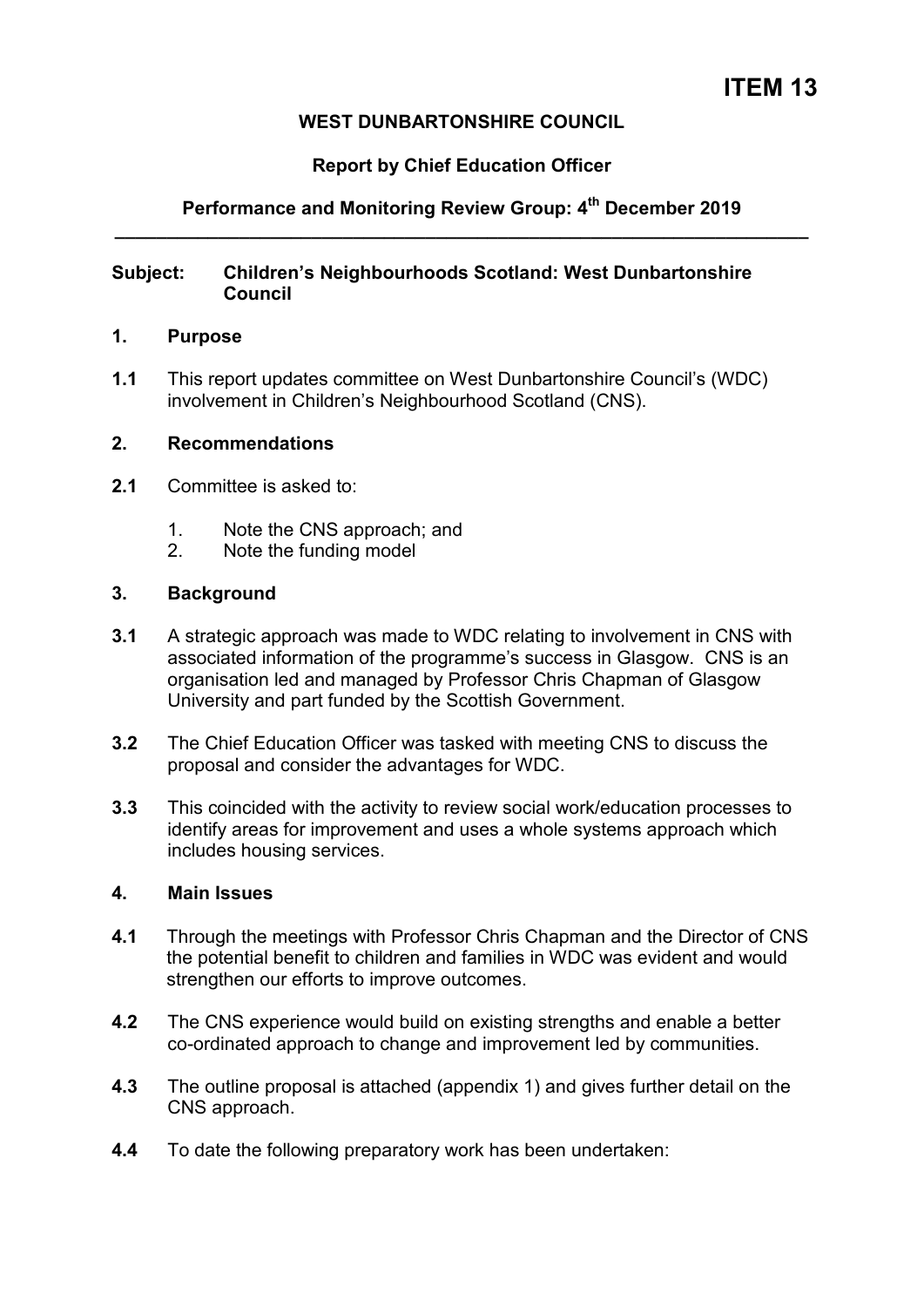- Initial analysis to select the first Children's Neighbourhood in West Dunbartonshire suggests the Radnor Park area. This is based on a range of data including SIMD, levels of community change, engagement with children's health services, existing strengths in the area such as the Y-Sort-It work, the work of local churches, food and clothes banks and the re-cycle room.
- It was recognised the area had and will be going through significant change due to regeneration and decline in passing footfall/local spend with closure of college resulting in a reduced cliental for local shops and cafes and the future closure of Health Centre likely to have a similar impact. It seemed timely to support the local community to engage in discussions and planning to work with others in shaping their changing neighbourhood
- A Senior Education Officer, Y-Sort-it coordinator and Children's Neighbourhood staff engaged in a scoping and familiarisation exercise of the local area. This included developing understanding of the geographical spread of the area, the range and type of housing stock and housing providers, the range of local amenities and activities available for children, young people and their families, the changing picture of the neighbourhood and the challenges faced
- Appointment of a local coordinator who is based in the Y-Sort-it base on Kilbowie Road to ensure a well-known, well used central location and to capitalise on the strengths of relationships and resources already established in the area. This is a strengths based model which aims primarily to work with existing established partners
- It is anticipated that the co-ordinator will use information on the area to engage with children/young people and their families in a range of engagement activities with new and established community partners to identify their needs and wants for the Randor Park area and most crucially ways and means of planning, working together and influencing others to address these. (Appendix 2)

# **5. People Implications**

**5.1** The co-ordinator role is employed by University of Glasgow. A base for the local co-ordinator has been agreed at Y-Sort-it. Line Management and Professional learning would be provided by CNS.

## **6. Financial and Procurement Implications**

- **6.1** Children's Neighbourhood Scotland will provide all support and coordination involved with this activity. West Dunbartonshire Council will be required to match fund the costs of a local co-ordinator . WDC's contribution towards employee costs, including on-costs, as well as the operating budget will be £40,000 per annum. This cost will be shared equally by Education, HSCP and Housing and Communities, from existing budgets.
- **6.2** As the initiative has the potential to run for at least 3 years it is clear that recurring expenditure will soon exceed £50,000. Consequently, the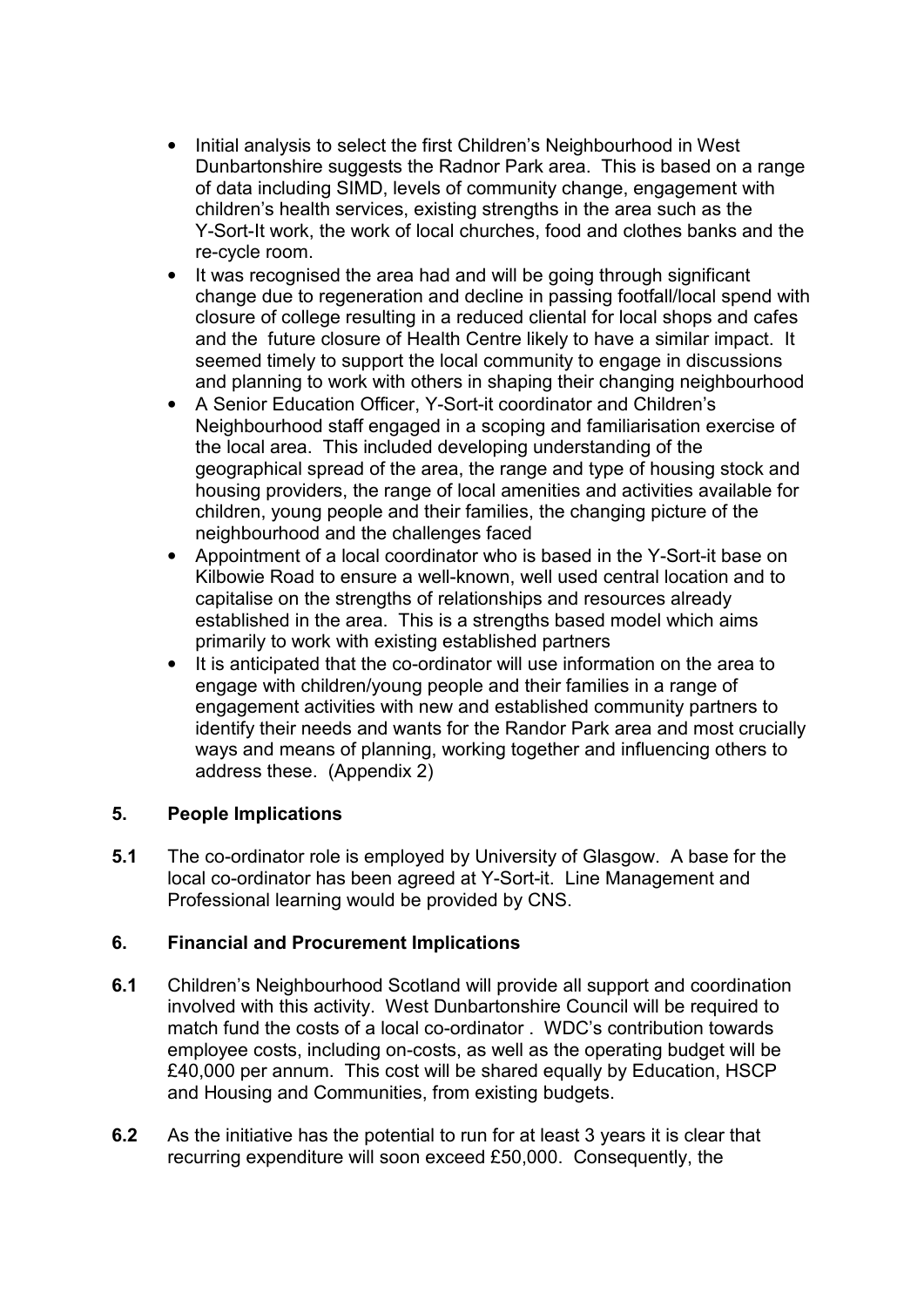appropriate course of action would be to issue a Prior Information Notice (PIN) on Public Scotland Tender System (PSTS) to confirm that there are no other credible providers.

**6.3** The current proposed provider is showing through the monitoring of its activities in Glasgow that a good quality service is being provided.

# **7. Risk Analysis**

**7.1** The CNS strategic partnership with WDC would be subject to monitoring and review to ensure objectives are being achieved.

# **8. Equalities Impact Assessment (EIA)**

**8.1** An Equalities Impact Assessment has been carried out and supports the view that the partnership with CNS would build on existing strengths and through joint working with WDC would lead to improving outcomes for children and young people in West Dunbartonshire.

# **9. Consultation**

- **9.1** Legal Services and the Section 95 Officer have been consulted in relation to the content of this report.
- **9.2** The CNS approach was discussed with the Children's Services Review Group and agreed by the Performance Monitoring and Review Group.

## **10. Strategic Assessment**

- **10.1** The proposal to work in strategic partnership with CNS reflects the Council's strategic priorities and in particular:
	- Meaningful community engagement with active empowered and informed citizens who feel safe and engaged.
	- Open, accountable and accessible local government.
	- Efficient and effective frontline services that improve the everyday lives of residents.

Laura Mason Chief Education Officer

| House, 3 Aurora Avenue Queens Quay,                             |
|-----------------------------------------------------------------|
| Clydebank G81 1BF<br>e-mail Claire.cusick@west-dunbarton.gov.uk |
|                                                                 |